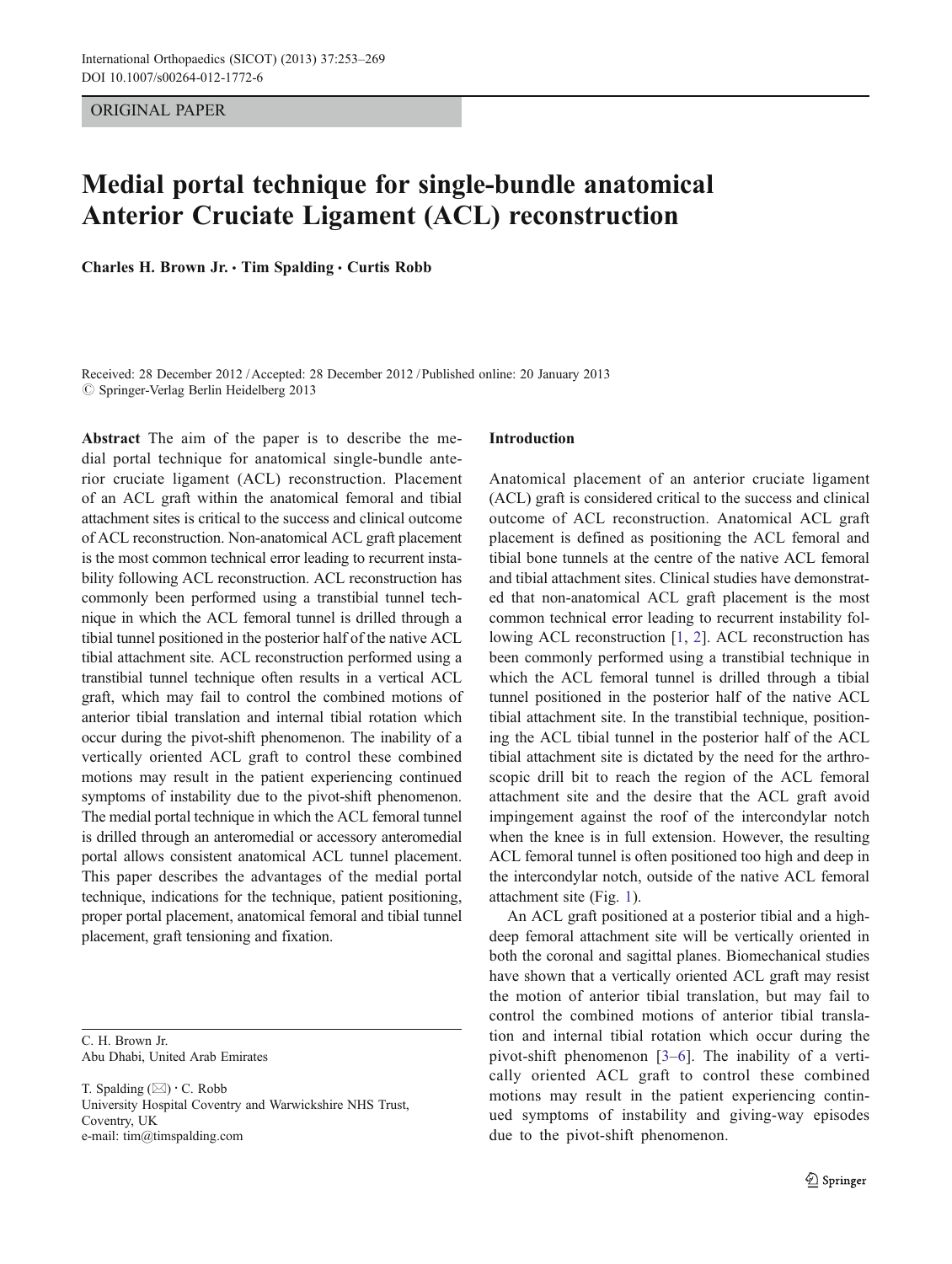

The medial portal technique for endoscopic drilling of the ACL femoral tunnel was first developed to address the issues of ACL graft laceration, violation of the posterior wall of the ACL femoral tunnel, divergence of ACL femoral interference screws and tunnel-graft length mismatch associated with bone-patellar tendon-bone autograft ACL reconstructions performed using the transtibial technique. In the medial portal technique described in this paper, the ACL femoral tunnel is drilled through an accessory anteromedial (AAM) portal with the knee flexed to 120° or more (Fig. [2\)](#page-1-0).

This approach provides several advantages compared to the traditional transtibial technique:

- relative to the native ACL femoral attachment site. c An ACL graft positioned in a posterior tibial and high femoral tunnel often results in a non-anatomical "vertical" ACL graft. d An example of ACL reconstruction using a transtibial technique
- 1. The ACL femoral tunnel is drilled independently of the tibial tunnel, which allows for consistent placement of the femoral tunnel within the native ACL femoral attachment site.
- 2. The angle of the ACL tibial tunnel does not have to be compromised to accommodate drilling of the ACL femoral tunnel. Therefore, the surgeon can opt to drill a steeper and thus longer tibial tunnel. A longer tibial tunnel minimises the potential for graft-tunnel length mismatch and allows longer bone-tendon-bone graft constructions to be used.
- 3. Although guides are available, the medial portal technique does not require any special guides or instrumentation.

View through the AM portal with the knee in hyperflexion. The ACL femoral tunnel is drilled into the centre of the ACL femoral attachment site through a low AAM portal



<span id="page-1-0"></span>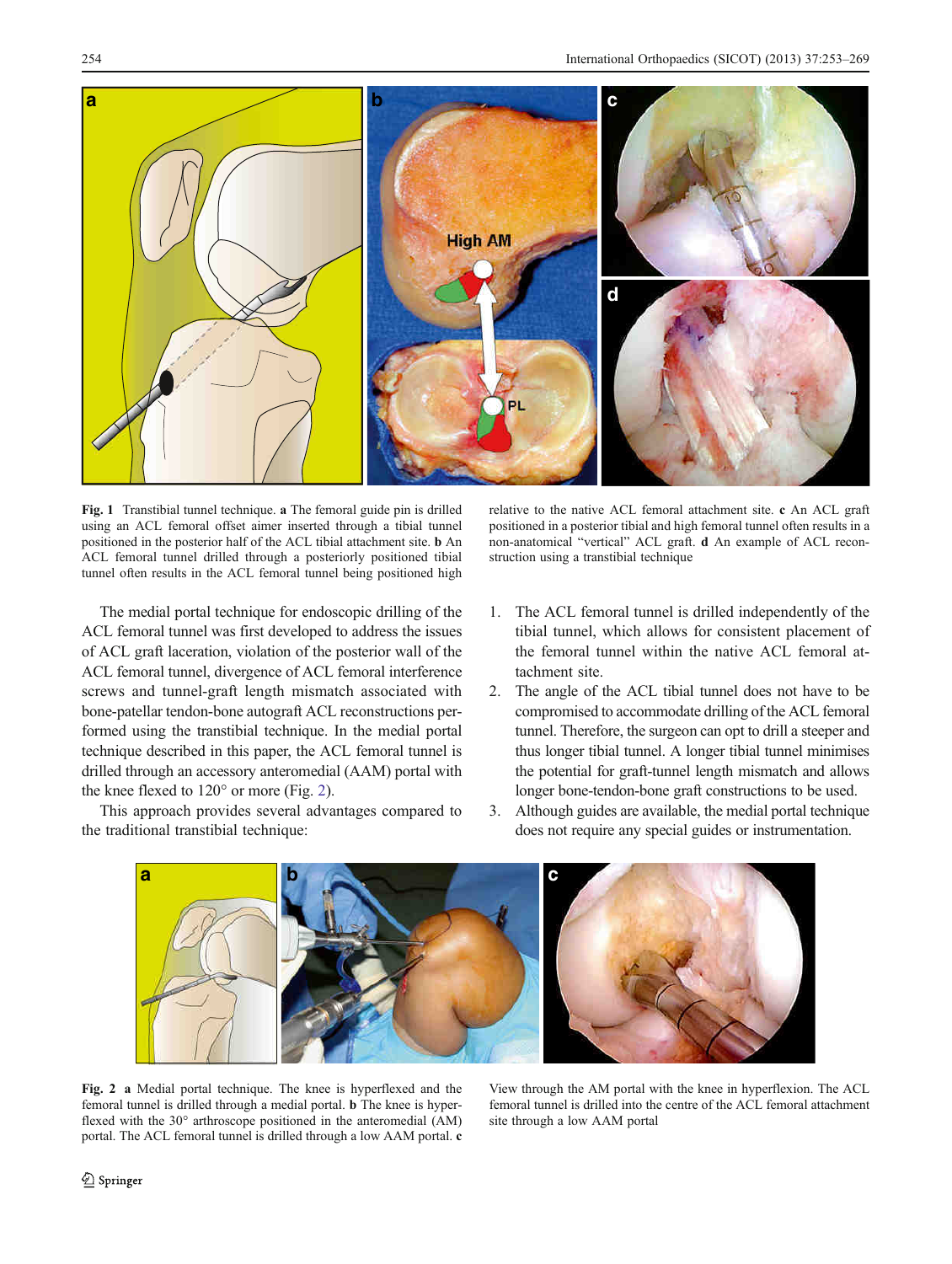<span id="page-2-0"></span>

Fig. 3 The right knee is positioned in hyperflexion during drilling of the ACL femoral tunnel. The drill tip femoral guide pin exits the lateral soft tissues in the mid-thigh region and is thus directed away from the peroneal nerve and posterior neurovascular structures

- 4. Inserting an ACL femoral interference fixation screw through the same medial portal which was used to drill the ACL femoral tunnel minimises screw-tunnel divergence.
- 5. The medial portal technique provides improved arthroscopic visualisation during ACL femoral tunnel drilling since the femoral tunnel can be drilled under ideal arthroscopic conditions, without the loss of joint distention due to fluid extravasation out of the tibial tunnel.

Similar to any surgical technique, there is a learning curve to the medial portal technique for ACL reconstruction. Surgeons making the transition from the transtibial to the medial portal technique may experience some unique issues and challenges not normally encountered when performing an ACL reconstruction using the transtibial technique. In the medial portal technique, the knee must be flexed to 120° or more when a rigid guide pin and drill bit are used to drill the ACL femoral tunnel (Fig. [3](#page-2-0)). Hyperflexion is necessary to avoid having the femoral guide pin exit the lateral soft tissues too posteriorly. The peroneal nerve is at risk when the femoral guide pin exits the lateral soft tissues in a too posterior position. Alternatively, the knee may be positioned at 90° of flexion and the ACL femoral tunnel drilled using flexible reamers.

Drilling the ACL femoral tunnel in hyperflexion can potentially compromise arthroscopic visualisation and lead to spatial disorientation in the notch compared to drilling at the more familiar 90° of knee flexion. Other potential problems that can result from drilling the ACL femoral tunnel in hyperflexion include: (1) difficulty passing the endoscopic reamer over the guide pin due to the medial portal tightening in hyperflexion, (2) difficulty visualising the endoscopic reamer due to the reamer dragging the fat pad into the notch and (3) difficulty advancing the endoscopic reamer over the guide wire due to a bend or kink in the guide pin. Drilling the ACL femoral tunnel through a medial portal which is placed too close to the medial femoral condyle can result in iatrogenic injury to the articular cartilage of the medial femoral condyle. Unless special attention is paid to proper portal placement and positioning the knee in hyperflexion while drilling the ACL femoral tunnel, the medial portal technique can result in a short ACL femoral tunnel length which may limit the amount of soft tissue graft inserted into the ACL femoral tunnel when using a cortical femoral fixation device such as the ENDOBUTTON continuous loop (CL) (Smith & Nephew, London, UK). With attention to detail, all of these potential issues and challenges can be overcome.

#### Indications and contraindications for the medial portal technique

The medial portal technique is versatile and can be used with any ACL graft type and for any primary, revision, single- or double-bundle ACL reconstruction. The medial portal technique is particularly useful in the situation where only one of the ACL bundles is torn and the surgeon wishes to preserve the remaining intact ACL fibres and augment the injured posterolateral (PL) or anteromedial (AM) bundle (Fig. [4](#page-2-0)).

Fig. 4 a Isolated PL bundle reconstruction. b Isolated AM bundle reconstruction

In the situation of revision ACL surgery, the medial portal technique often allows a new anatomical ACL

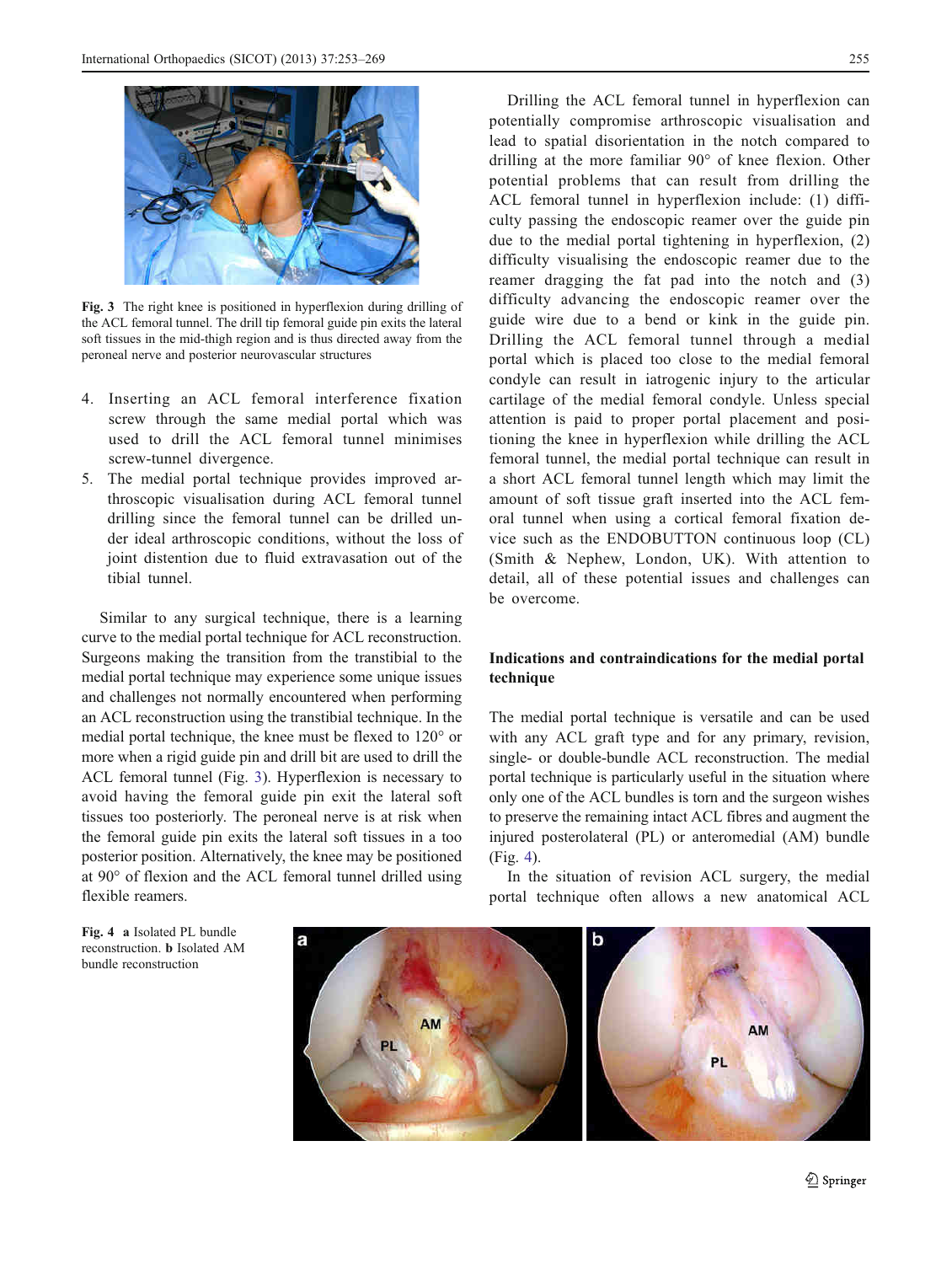<span id="page-3-0"></span>

Fig. 5 AM portal view at 90°. Failed ACL reconstruction. Probable cause of failure: non-anatomical ACL femoral tunnel placement. Surgical technique: transtibial. The old ACL femoral tunnel is located high above the anatomical ACL femoral attachment site. A new anatomical ACL femoral tunnel was drilled through an AAM portal bypassing the original non-anatomical femoral tunnel

femoral tunnel to be drilled away from a previous nonanatomical vertical femoral tunnel. This may eliminate the need to remove the original ACL femoral fixation hardware and can bypass a malpositioned or enlarged ACL femoral tunnel, thus avoiding the need for bone grafting of the original femoral tunnel and a two-stage revision (Fig. [5](#page-3-0)).

The only contraindication to the medial portal technique when using rigid guide pins and drill bits is the inability to flex the knee to at least 120°. This limitation may be encountered in some obese patients, in which case consideration should be given to drilling the ACL femoral tunnel using an outside-in technique or using flexible reamers.

## Patient positioning

It is important to have the ability to achieve full, unrestricted knee flexion during the procedure. The requirement to achieve at least 120° of knee flexion can sometimes present problems when a circumferential leg holder is used and the foot of the operating room table flexed down. Keeping the operating room table flat and using a thigh post and one or two foot rests allows full unrestricted knee flexion and facilitates performance of the procedure.

- 1. Apply a thigh length anti-embolism stocking and a foam heel protector to the non-operative leg.
- 2. Place a padded pneumatic tourniquet high on the operative leg. Use of the tourniquet is optional depending on the surgeon's preference, noting that adequate joint visualisation can be obtained using an infusion pump.
- 3. Attach a padded thigh post to the operating room table at the level of the pneumatic tourniquet to support the thigh and act as a fulcrum during the application of valgus stress to open the medial compartment (Fig. [6](#page-3-0)a).
- 4. Attach a padded L-shaped foot rest to the rail clamp along the operative side of the operating table. Adjust the position of the distal foot rest to maintain the knee at 90° of flexion during most of the procedure (Fig. [6](#page-3-0)b).
- 5. Place a second foot rest just proximal to the popliteal fossa and adjust it to allow maintenance of the knee in hyperflexion during drilling of the ACL femoral tunnel (Fig. [6b](#page-3-0), c). The patient's foot can be placed under or against the proximal foot rest (Fig. [6c](#page-3-0)). With the knee in extension, the relative height of the two foot rests can be

Fig. 6 a The patient's pelvis is stabilised on the operating table by the lateral hip positioner and thigh post. b Distal foot rest is adjusted to maintain 90° of knee flexion. c Proximal foot rest is adjusted to maintain hyperflexion during drilling of the ACL. d The proximal and distal foot rest can be adjusted to maintain the desired degree of knee flexion during graft tensioning and fixation

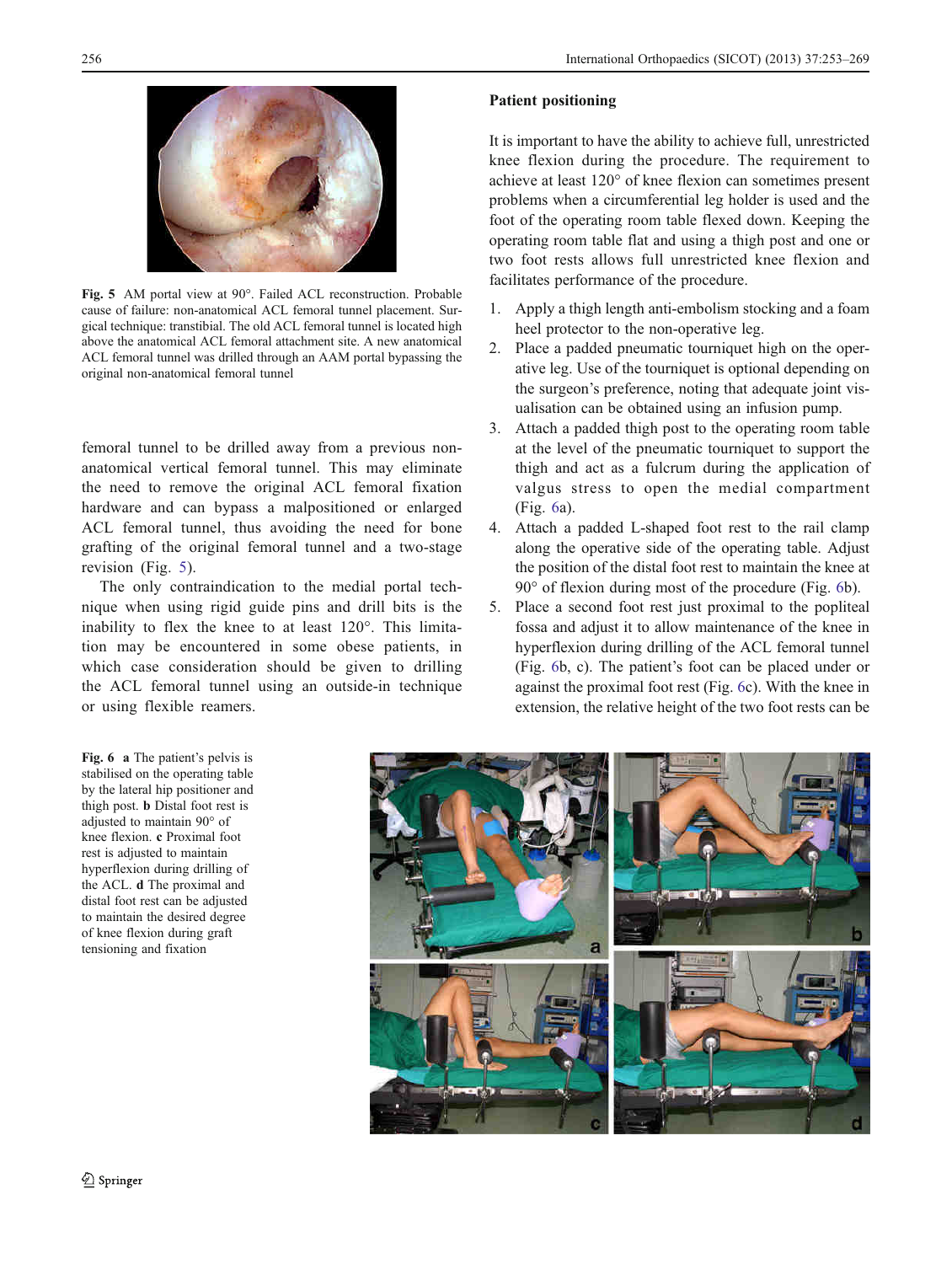<span id="page-4-0"></span>

Fig. 7 Three portals and their relationship to the inferior pole of the patella, medial and lateral borders of the patellar tendon, and the medial and lateral joint lines. AL high anterolateral portal, AM high anteromedial portal, AAM low accessory anteromedial portal

adjusted such that the knee can be maintained at a known flexion angle during tensioning and fixation of the ACL graft (Fig. [6d](#page-3-0)).

## Portal placement

Proper portal placement is critical to the success of the procedure. ACL reconstruction using the medial portal technique is facilitated by using three arthroscopic portals (Fig. [7\)](#page-4-0):

The **anterolateral (AL) portal**—used as a viewing portal to perform diagnostic arthroscopy and meniscal surgery. This is positioned slightly higher than the normal position for standard arthroscopic procedures.

The **AAM portal**—used as a working portal to insert instrumentation into the notch and for drilling the ACL femoral tunnel.

The use of three portals provides the following advantages:

- 1. The additional medial portal allows the ACL femoral attachment site to be viewed through the AM portal, while working instrumentation is inserted into the notch through the AAM portal. As will be discussed later, viewing through the AM portal is the preferred method to visualise the ACL femoral attachment site.
- 2. Drilling the ACL femoral tunnel through an AAM portal increases the obliquity of the ACL femoral tunnel relative to the lateral wall of the notch, resulting in a longer femoral tunnel length and a more elliptical ACL femoral tunnel aperture compared to drilling the femoral tunnel through the AM portal.

Establishing the anterolateral portal

Establish a high AL portal at the level of the inferior pole of the patella, as close as possible to the lateral border of the patellar tendon using a #11 knife blade. A high AL portal places the arthroscope above the widest part of the fat pad, minimising interference of the visual field in the intercondylar notch when the knee is placed in hyperflexion. A high AL portal also provides a better "look down" view of the ACL tibial attachment site.

Establishing the anteromedial portal

Establishing the AM portal at the correct height above the medial joint line is extremely important to the success of the



Fig. 8 Medial placement of the AAM portal results in a more perpendicular orientation of the spinal needle relative to the lateral wall of the notch. The orientation will produce a more circular-shaped aperture of the ACL femoral tunnel and a shorter femoral tunnel length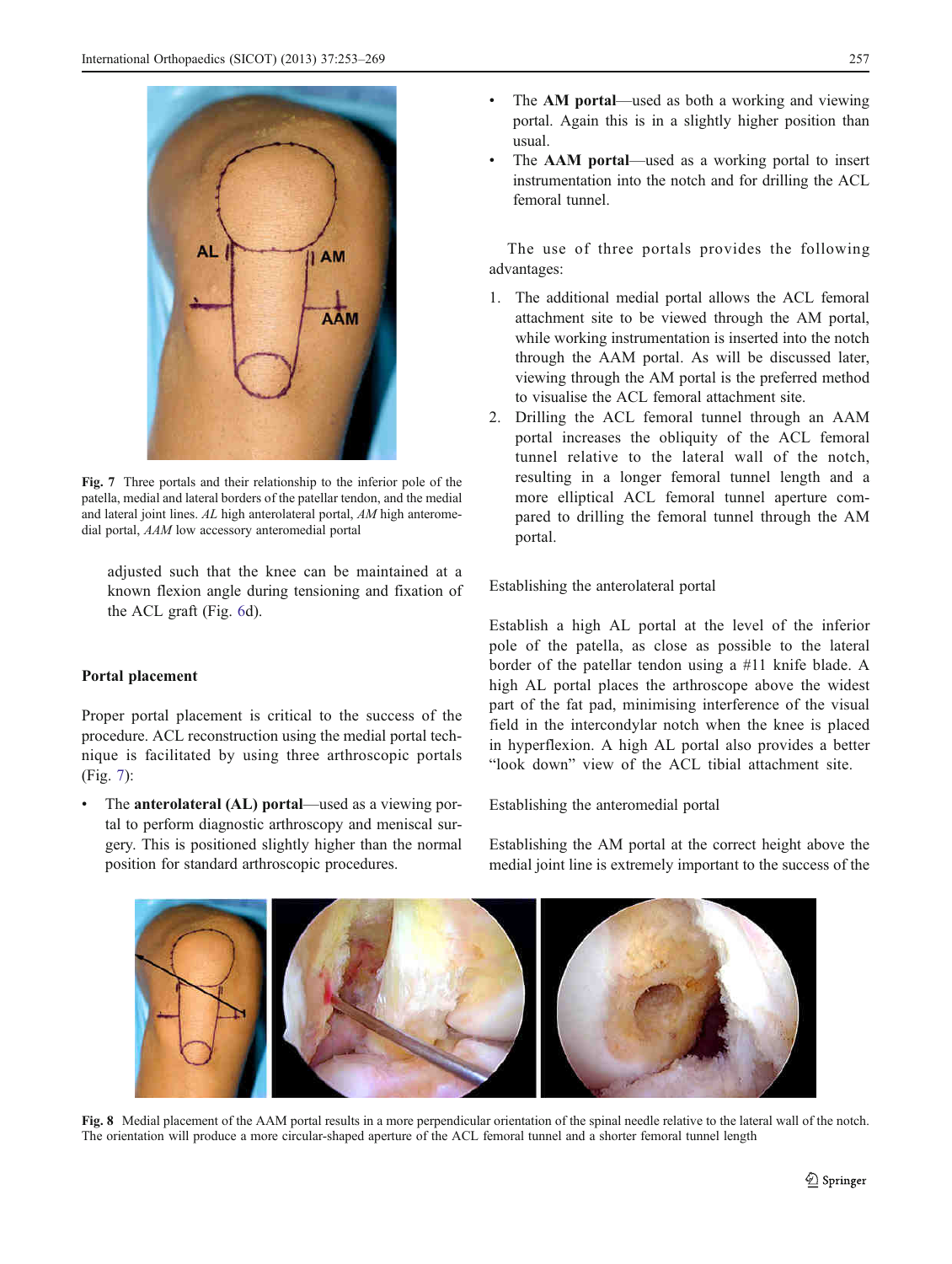<span id="page-5-0"></span>

Fig. 9 A more lateral placement of the AAM portal results in a more oblique orientation of the spinal needle relative to the lateral wall of the notch. This orientation will produce a more elliptically shaped aperture of the femoral tunnel and a longer femoral tunnel length. Based on the ACL graft type and femoral fixation method, the position of the AAM portal is adjusted to achieve the desired ACL femoral tunnel length. For example, if a bone-patellar tendon-bone ACL graft with

interference screw fixation of the femoral bone block is used for the ACL reconstruction, the optimal femoral tunnel length can be in the range of 25–30 mm. For this graft type and fixation method, the AAM portal can be positioned more medially compared to an ACL reconstruction performed using a multiple-strand hamstring tendon graft with ENDOBUTTON femoral fixation

procedure. Placing the AM portal too close to the medial joint line will lead to instrument crowding when the AM and AAM portals are used simultaneously during notch preparation and ACL femoral tunnel drilling

- 1. Place a 30° arthroscope in the AL portal and perform a diagnostic arthroscopy.
- 2. With the knee flexed at 90°, establish the AM portal under direct vision using an 18-gauge spinal needle. Insert the spinal needle into the knee joint as close as possible to the medial border of the patellar tendon. Direct the spinal needle towards the intercondylar notch, adjusting the height of the spinal needle above the medial joint line as needed to ensure that it comes to lie parallel to the roof of the intercondylar notch.
- 3. Typically, the spinal needle is located at the height of the interior pole of the patella or slightly higher. Placing the spinal needle at this level results in adequate spatial separation between the AM and the AAM portal which is created later and also results in the AM portal lying above the fat pad. The spinal needle position is too low if it enters the knee joint below the level of the roof of the intercondylar notch or passes through the fat pad.
- 4. Insert a motorised shaver blade into the knee joint through the AM portal and resect the ligamentum mucosum. This step will release the fat pad and expose the intercondylar notch.

Placement of the accessory anteromedial portal

Proper placement of the AAM portal is also critical to the success of the procedure, as it is the *most* important factor affecting the length of the ACL femoral tunnel.

The medial-lateral placement of the AAM portal determines both the length of the ACL femoral tunnel and the shape of the tunnel's aperture. Positioning the AAM portal more medially results in a more perpendicular orientation of the femoral drill bit with respect to the lateral wall of the notch and produces a shorter ACL femoral tunnel and a more circular-shaped tunnel aperture (Fig. [8\)](#page-4-0) [[7](#page-16-4)]. However, placing the AAM portal too medially can result in damage to the medial femoral condyle when the AAM portal is used to drill the ACL femoral tunnel.

Moving the AAM portal more laterally, towards the medial border of the patellar ligament, orientates the femoral bit more obliquely with respect to the lateral wall of the notch and produces a longer ACL femoral tunnel length and a more elliptically shaped tunnel aperture (Fig. [9\)](#page-5-0) [[7\]](#page-16-4).

When performing hamstring ACL reconstructions with cortical fixation devices such as the ENDOBUTTON CL, it is optimal to achieve a femoral tunnel length of around



Fig. 10 ACL tibial attachment site. The medial and lateral tibial tubercles (spines) with the interconnecting ACL ridge and the medial intercondylar ridge of the tibia are well seen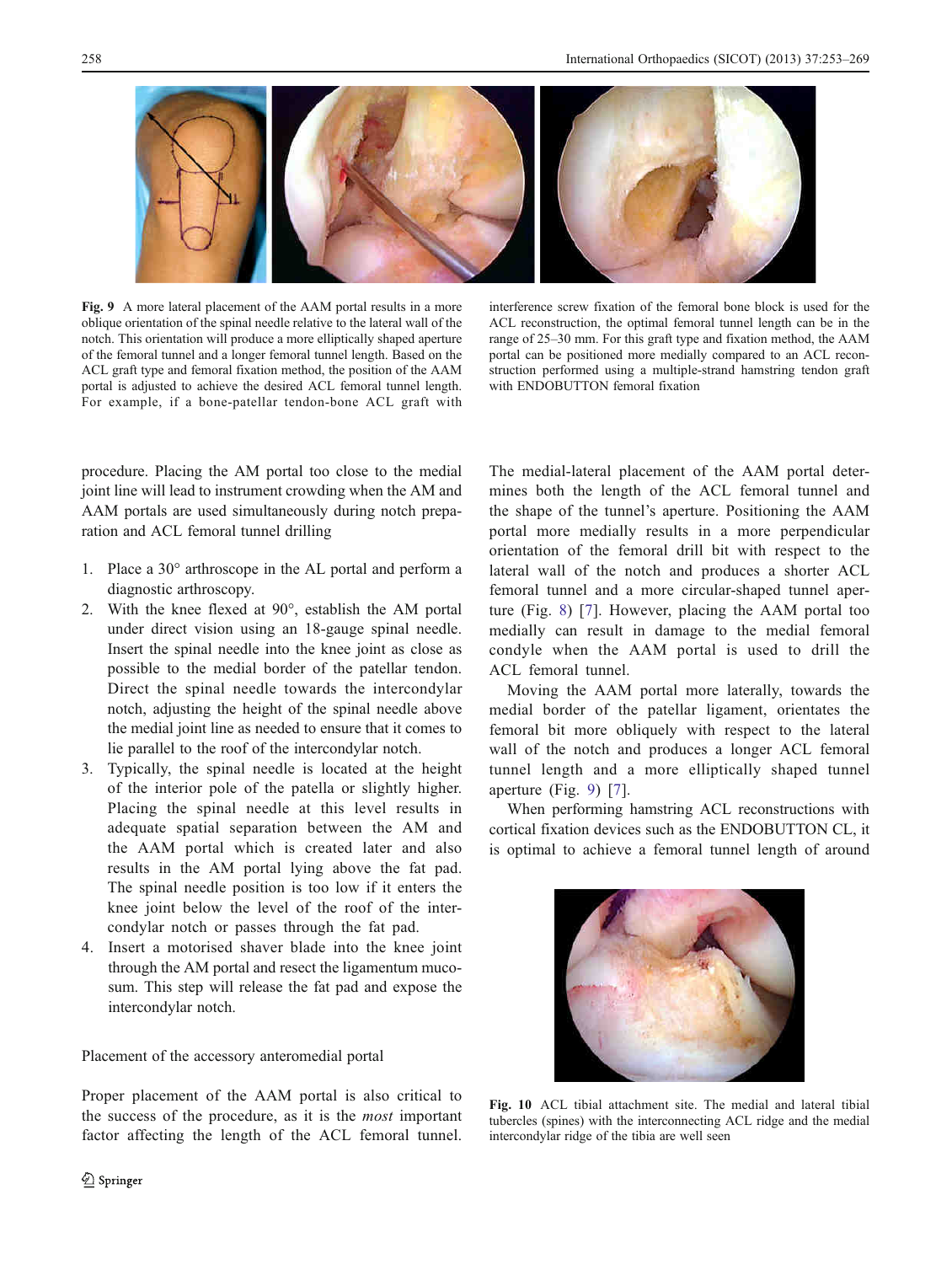<span id="page-6-0"></span>Fig. 11 Measuring tibial attachment site length. a Short tibial insertion site (13 mm). b Long tibial insertion site (18 mm)



40 mm, with the minimum tunnel length being around 35 mm. A 40 mm femoral tunnel allows for 25 mm of the hamstring tendon graft to be inserted into the ACL femoral socket when using a 15 mm ENDOBUTTON CL.

Establishing the accessory anteromedial portal

- 1. Use an 18-gauge spinal needle to determine the optimal position for the AAM portal. The AAM portal should be located as low as possible above the medial joint line while avoiding the anterior horn of the medial meniscus. Rotate the arthroscope medially to determine whether the spinal needle is positioned too closely to the medial femoral condyle. Adjust the position of the portal accordingly.
- 2. Create the AAM portal using a #11 knife blade, with the cutting edge of the blade oriented away from the anterior horn of the medial meniscus.
- 3. Dilate the AAM portal by inserting the tips of the Metzenbaum scissors or a small curved clamp into the incision and spreading the tips in-line with the direction of the portal. This step will ease future instrument passage through the AAM portal.

## Preparation of the ACL tibial attachment site

Careful inspection of the remnants of the torn ACL is important. An attempt should be made to preserve large stumps and remnant ACL fibres with intact connections from the tibia to the femur.

- 1. Insert a motorised shaver blade into the knee joint through the AM portal and resect the midsection of the ACL. Preserve some of the remaining native ACL fibres at the tibial and femoral attachment sites to aid with anatomical placement of the ACL bone tunnels.
- 2. Insert a 90° bipolar thermal probe through the AM portal and mark the borders of the ACL tibial attachment site (Fig. [10](#page-5-0)). Note that a portion of the ACL tibial attachment site extends anterior to the posterior margin of the anterior horn of the lateral meniscus. The anterior margin of the ACL tibial attachment site lies just posterior to the intermeniscal ligament when the knee is at 30° of flexion, and the posterior margin lies just anterior to a bony ridge connecting the medial and lateral tubercles (spines). If the knee is at 90° the intermeniscal ligament will cover part of the ACL footprint. The medial border of the ACL tibial attachment site is defined by a bony ridge, the medial intercondylar ridge of the tibia, which extends anteriorly from the medial tubercle.
- 3. To measure the length of the ACL tibial attachment site, insert a ruler through the AAM portal and measure the length of the ACL tibial attachment site (Fig. [11](#page-6-0)). One of the goals of ACL reconstruction is to restore the maximum amount of the tibial and femoral attachment sites. Long and wide ACL tibial attachment sites are best restored with larger diameter ACL grafts such as five- and

Fig. 12 AM portal view at 90° of flexion. Remnants of the native ACL fibres at the ACL femoral attachment site are clearly seen

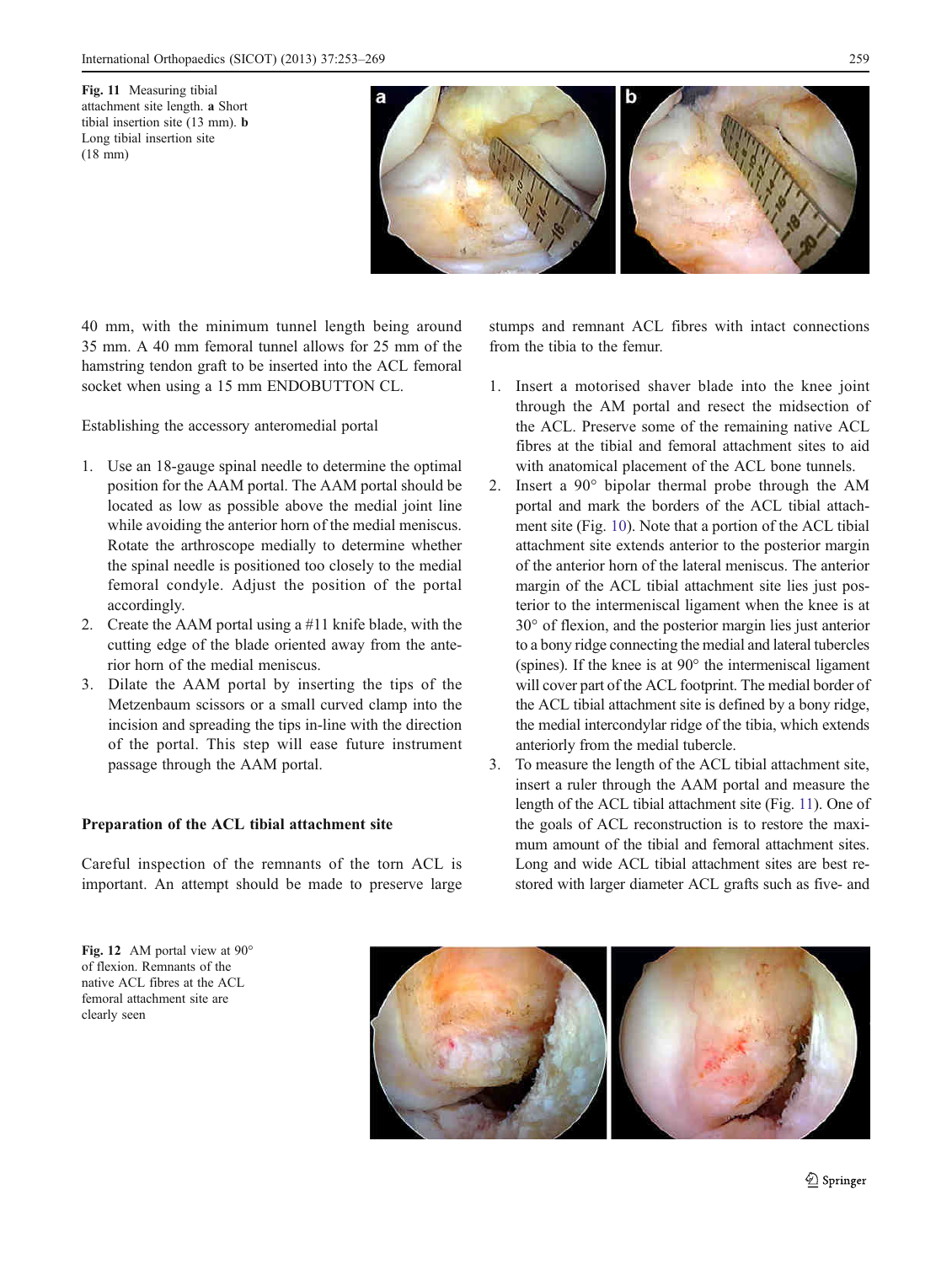<span id="page-7-0"></span>

Fig. 13 AM portal view at 90° of flexion (arthroscopic position). In the arthroscopic terminology, directions along the lateral wall of the intercondylar notch are referred to as: high or superior, low or inferior, shallow and deep. The directions using the corresponding anatomical terminology (shown in parentheses) which references the knee in the extended position are: anterior, posterior and distal. Remnant ligament fibres of the native ACL are seen along the lower third of the lateral wall of the notch

six-strand hamstring tendon grafts, a bone-patellar tendon-bone graft, a quadriceps tendon graft or by performing a double-bundle ACL reconstruction [\[8](#page-16-5)].

#### ACL graft placement

Biomechanical studies have demonstrated that a single-bundle ACL graft positioned at the centre of the ACL femoral and tibial attachment sites best controls anterior tibial translation and the combined motions of anterior tibial translation and internal tibial rotation (simulated pivot-shift test) and restores kinematics more closely to those of the normal knee compared to other anatomical ACL graft placements [[3](#page-16-2)–[6](#page-16-3)].

#### Anatomical ACL femoral tunnel position

Although the clock-face reference method is often used to specify ACL femoral tunnel placement, it has several shortcomings: it ignores the depth of the notch; there is no agreed



Fig. 14 View through the AM portal at 90° of flexion. The lateral intercondylar and bifurcate ridges are clearly visible



Fig. 15 AM portal view at 90°. Microfracture awl tip is positioned halfway between the lateral intercondylar ridge and the inferior (low) articular cartilage margin

reference position for the 3 and 9 o'clock locations; it relies on no known anatomical landmarks; and it cannot be used when viewing the ACL femoral attachment site through the AM portal. ACL femoral tunnel placement is more accurately defined and specified using the following methods:

Identification of the native ACL footprint

In most situations, remnants of the native ACL fibres are present at the ACL femoral attachment site and these can aid with anatomical ACL femoral tunnel placement (Fig. [12](#page-6-0)).

The view of the intercondylar notch and the ACL femoral attachment site changes significantly depending on the arthroscopic portal used. Viewing the ACL femoral attachment site through the AM portal provides an orthogonal view of the lateral wall of the notch, allowing accurate assessment of the ACL femoral tunnel position in both the shallow-deep and high-low directions (Fig. [13](#page-7-0)).

As a result, the AM portal is the preferred portal for viewing the anatomical ACL femoral attachment site.



Fig. 16 View through the AM portal at 90° of flexion. The ACL ruler has been bent to lie flat along the lateral wall of the intercondylar notch. The ruler is inserted through the AL portal and is positioned to lie parallel to the wall of the notch just below the lateral intercondylar ridge (dotted line)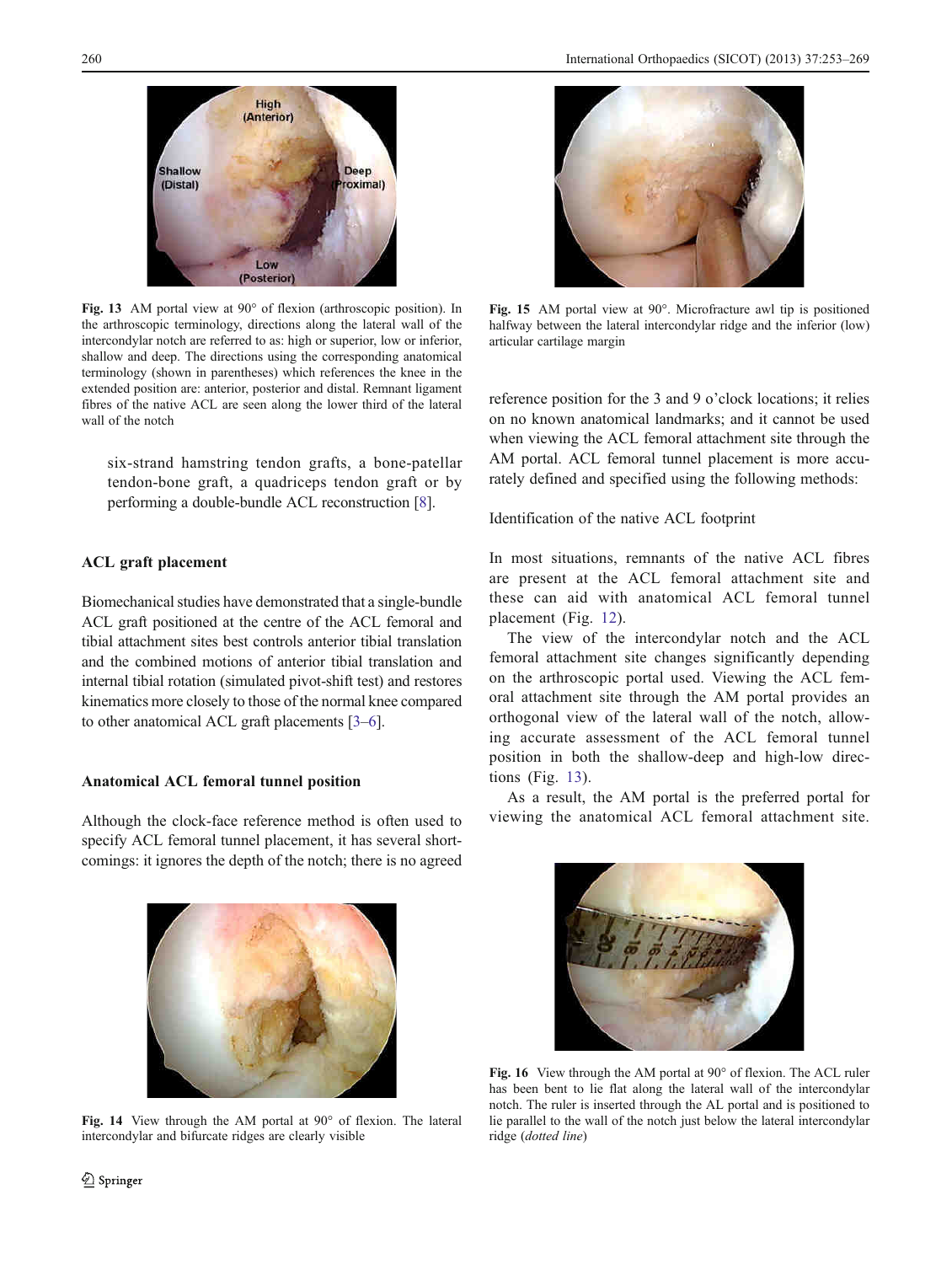<span id="page-8-0"></span>Fig. 17 AM portal view at 90° of flexion. Remnant fibres of the native ACL are seen along the lateral wall of the notch. The ACL femoral attachment site is shown by the dotted ellipse. The length of the ACL femoral attachment site length is measured along its long axis (black line)



Viewing the ACL femoral attachment site through the AM portal also eliminates the need to perform a routine notchplasty for visualisation purposes. Avoid using a curette, motorised shaver blade or burr to initially perform a notchplasty or to completely remove all of the soft tissue remnants from the lateral wall of the notch as this destroys the remaining native ACL fibres and underlying bony landmarks.

To use the native ACL footprint method:

- 1. View the lateral wall of the notch with the scope in the AM portal. Insert a 90° bipolar thermal probe through the AAM and mark the borders of the native ACL femoral attachment site.
- 2. Insert a 45° angle microfracture awl through the AAM and mark the centre of the ACL femoral attachment site.

Using the lateral intercondylar and bifurcate ridges

When soft tissue remnants are not present at the native ACL femoral attachment site, the underlying bony morphology of the ACL femoral attachment site can provide useful anatomical landmarks to assist with anatomical ACL femoral tunnel placement. Anatomical studies have demonstrated that the ACL femoral attachment site is defined by two osseous ridges [[9\]](#page-16-6). The lateral intercondylar ridge ("resident's ridge") runs at approximately a 30– 35° angle with respect to the long axis of the femoral shaft and represents the upper or superior limit of the ACL femoral attachment site. The lateral intercondylar ridge has been shown to be present and visible in 88– 100 % of chronic ACL-deficient knees [[10](#page-16-7), [11](#page-16-8)]. When present, the lateral intercondylar ridge is critical to anatomical ACL femoral tunnel placement since the ACL femoral attachment site always lies below or inferior to this ridge. In some knees it may be possible to identify a second bony ridge, the lateral bifurcate ridge, which separates the attachment sites of the AM and PL bundle fibres [[9\]](#page-16-6). It is important to remember that because the cross-sectional area of the PL and AM bundles is variable from patient to patient, the location of the bifurcate ridge, when present, does not necessarily represent the true centre of the ACL femoral attachment site (Fig. [14\)](#page-7-0).

To use the lateral intercondylar and bifurcate ridges method:

- 1. Use a bipolar 90° thermal probe to remove soft tissue along the lower third of the lateral wall of the notch.
- 2. With the knee at 90° of flexion, identify the lateral intercondylar ridge and the margin of the lower articular cartilage border. The lateral intercondylar ridge is most easily identified by starting the dissection in the lower part of the footprint and working in the superior (high) direction. A distinct end point will be encountered as the thermal probe contacts the ridge. The centre of the ACL femoral attachment site in the high-low direction is located halfway between these two landmarks (Fig. [15](#page-7-0)).
- 3. Identify the bifurcate ridge as a shelf or prominence perpendicular to the intercondylar ridge in the mid part of the footprint insertion area.
- 4. Position the tip of a 30° or 45° angle microfracture awl through the AAM and mark the centre of the ACL femoral attachment site at a point just deep to the bifurcate ridge and at the mid high-low position as described.



Fig. 18 AM portal view at 90° of flexion, same knee as shown in Fig. [17.](#page-8-0) The ACL ruler is inserted through the AL portal and the 45° microfracture awl through the AAM portal. In this case, the ACL femoral attachment site length measures 14 mm, so the centre of the ACL femoral tunnel is placed at the 7 mm mark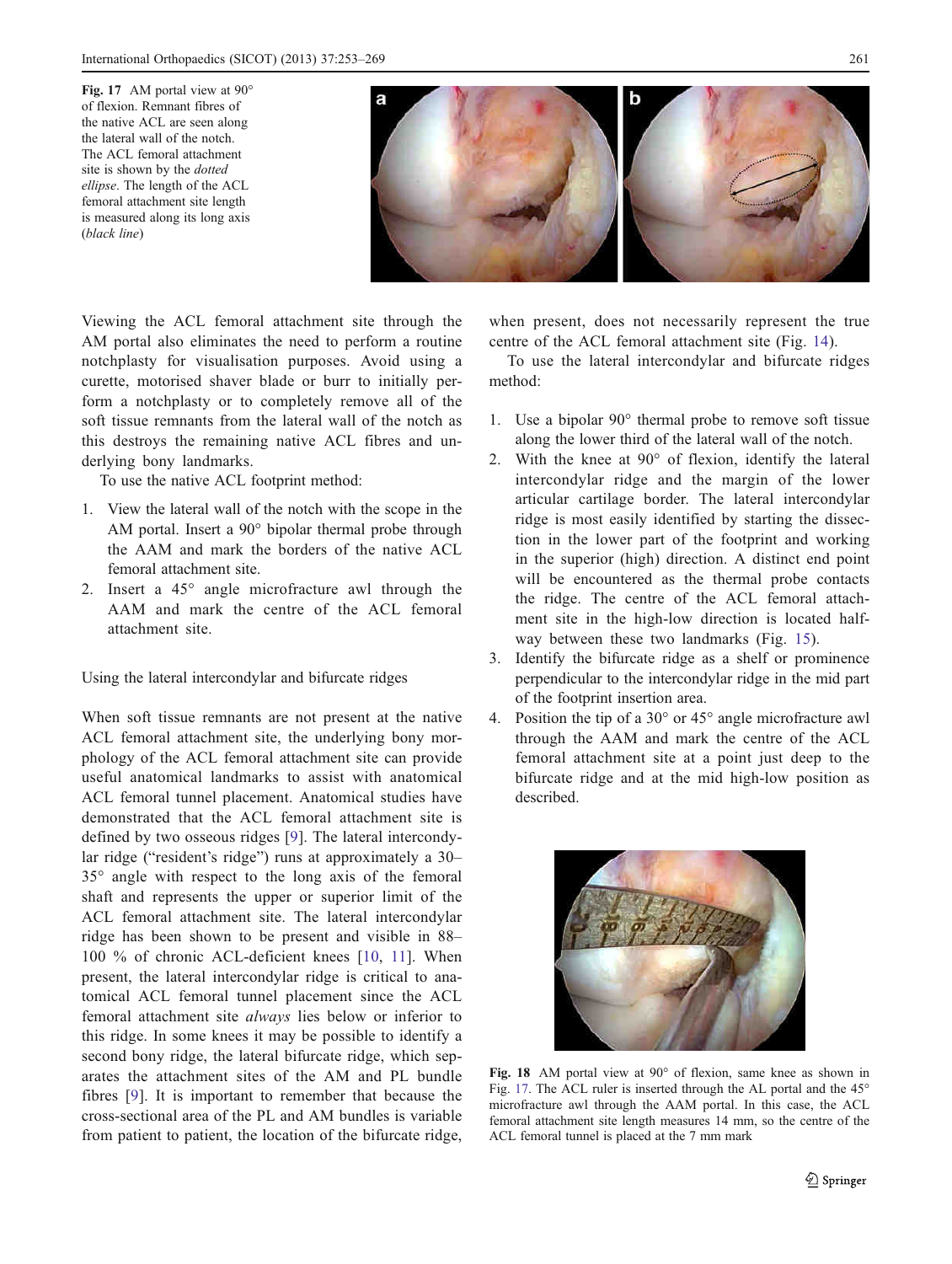<span id="page-9-0"></span>

Fig. 19 Chronic ACL-deficient knee. AM portal view at 90° of flexion. a The lateral intercondylar ridge is clearly seen. However, there are no remnants of the native ACL fibres visible. b The ACL ruler is inserted through the AL portal. The length of the lateral wall of

Using a ruler

A curved ruler allows the surgeon to individualise the location of the ACL femoral tunnel based on the specific anatomy of the patient. Bird et al. [[12\]](#page-16-9) validated this technique for finding the midbundle position showing that a point 50 % along the lateral wall of the notch as described below accurately identifies the midbundle position. This approach allows for "à la carte" or patient-specific surgery to be performed versus the "one size fits all" approach associated with the use of offset ACL femoral aimers.

- 1. With the knee at 90° of flexion, place the arthroscope in the AM portal to view the ACL femoral attachment site.
- 2. Bend the ruler to approximately a 45° angle at the 24 mm mark to allow it to lie flat along the lateral wall of the notch.
- 3. Insert the ACL ruler into the knee joint through either the AL or the AAM portal (Fig. [16\)](#page-7-0). Inserting the ruler through the AL portal allows a microfracture awl to be inserted through the AAM portal, giving the surgeon the ability to measure and simultaneously mark the ACL femoral attachment site. However, due to the height of the AL portal above the lateral joint line, in some knees it may be more difficult to position the ACL ruler lower down the sidewall of the notch at the ACL femoral attachment site. In this situation, it may be advantageous to insert the ruler through the AAM. The lower position of the AAM portal allows the ruler to be easily positioned at the ACL femoral attachment site.
- 4. If remnant fibres of the ACL are clearly visible, measure the length of the ACL femoral attachment site along the long axis of the footprint using the ACL ruler (Fig. [17](#page-8-0)).
- 5. To create an ACL femoral tunnel located in the centre of the ACL femoral attachment site, the centre of the ACL femoral tunnel should be located at a shallow-deep position that is 50 % of the measured length of the ACL femoral attachment site (Fig. [18](#page-8-0)). The high-low placement of the

9 mm, which represents 50 % of the measured lateral wall length

the notch measures 18 mm. A 45° microfracture awl is inserted through the AAM portal and is used to mark the ACL femoral attachment site at

ACL femoral tunnel should be halfway between the top and bottom of the footprint, effectively six millimetres above the low border of the articular margin when the knee is at 90°.

- 6. If there are no remnant fibres of the ACL clearly visible, insert the ruler into the notch until the tip is positioned at the proximal (deep) border of the articular cartilage. The proximal cartilage border represents the deep point of the ACL femoral attachment site. The length of the side wall of the notch is measured where the ACL ruler touches the shallow margin of the articular cartilage (Fig. [19](#page-9-0)) [\[12\]](#page-16-9).
- 7. Insert a 45° microfracture awl through the AAM portal and use it to mark the location of the femoral tunnel. The centre of the femoral tunnel should be located at a shallow-deep position that is 50 % of the measured distance from the deep aspect of the ACL femoral attachment site to the shallow articular cartilage margin. The high-low position of the ACL femoral tunnel is located halfway between the lateral intercondylar ridge and the low (posterior)



Fig. 20 AM portal view at 90°. The tip of the 45° microfracture awl is placed halfway between the lateral intercondylar ridge and the low (posterior) articular cartilage margin and 50 % of the length of the ACL femoral attachment site as measured using the ACL ruler. Note that in this particular case, the centre of the ACL femoral attachment site lies slightly deep (proximal) to the lateral bifurcate ridge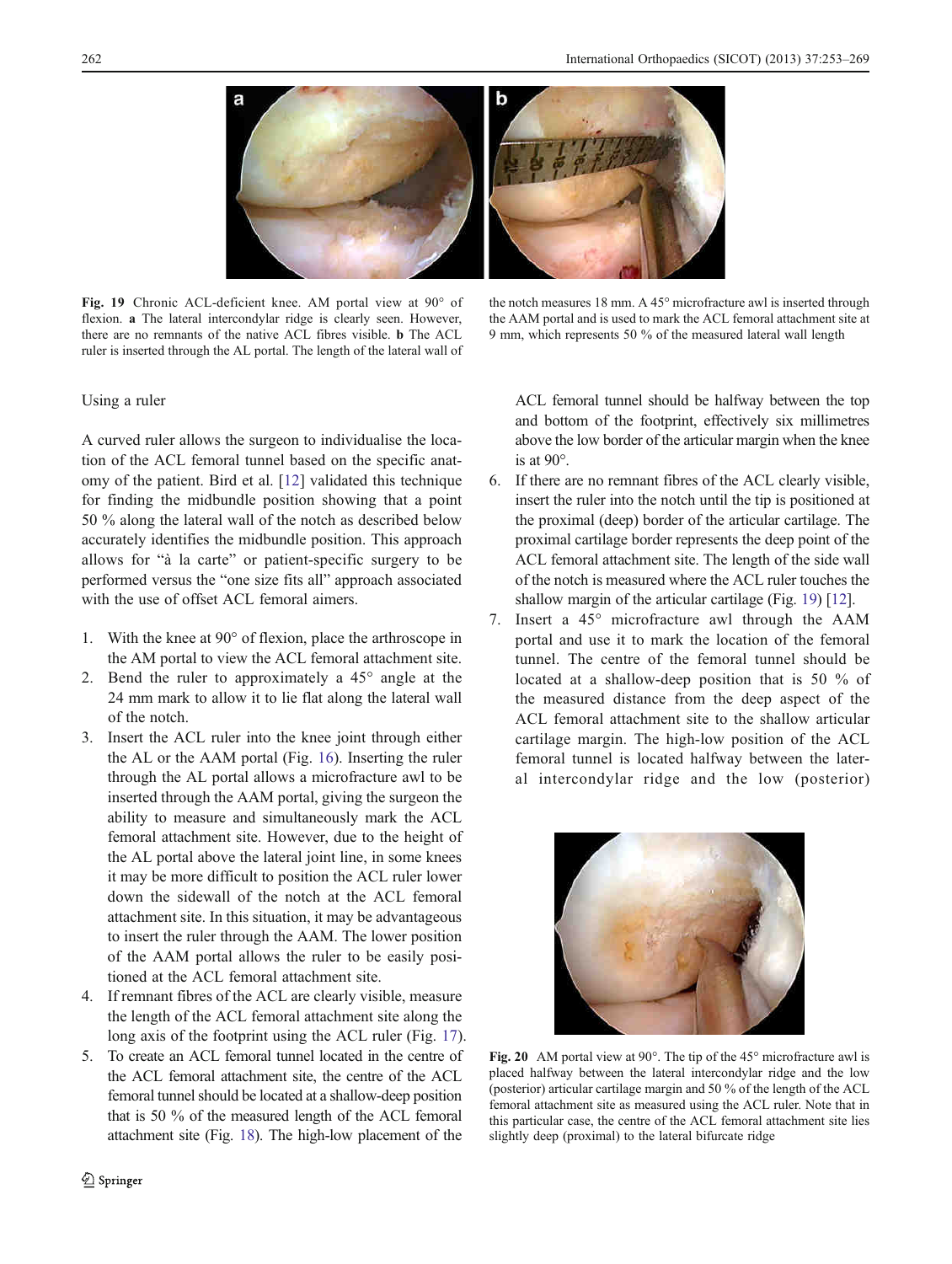<span id="page-10-0"></span>Fig. 21 a Intra-operative Carm. b True lateral image of the knee. The microfracture awl is positioned at the centre of the ACL femoral attachment site



articular cartilage border (Fig. [20](#page-9-0)). Effectively this is six millimetres above the low border of the articular margin when the knee is at 90°.

Note: At 90° of flexion, in order to avoid any tendency to position the start point of the femoral tunnel too shallow, it is important to ensure the ruler start or '0' point is held at the proximal margin of the articular cartilage. Any movement of the ruler as the scope is moved should be avoided.

Using intra-operative fluoroscopy

At present, intra-operative fluoroscopy is the most accurate method to measure and document ACL femoral tunnel placement [[13,](#page-16-10) [14\]](#page-16-11). Fluoroscopy gives the surgeon the ability to intra-operatively measure and change the ACL femoral tunnel position, and also serves as a quality control for the ACL femoral tunnel position.

- 1. With the knee at 90° of flexion and the 45° microfracture awl positioned at the chosen ACL femoral tunnel location, a sterile draped digital C-arm is used to take a true lateral radiograph of the knee. A true lateral radiograph is one in which the inferior and deep margins of the medial and lateral femoral condyles overlap (Fig. [21](#page-10-0)a, b).
- 2. The grid system described by Bernard and Hertel is used to measure the position of the ACL femoral tunnel (Fig. [22](#page-10-0)a, b) [[15\]](#page-16-12). This method is easy to use, is repro-

ducible and has been shown to be independent of knee size, shape and the distance between the X-ray tube and the patient [[15\]](#page-16-12).

How to draw the Bernard and Hertel grid:

- 1. Draw a tangent to the roof of the intercondylar notch (Blumensaat's line). Draw two lines perpendicular to that line, one at the intersection of the tangent line with the shallow border of the lateral femoral condyle and the other with intersection of the tangent line and the deep border of the lateral femoral condyle. The lateral femoral condyle can be identified by an indentation (Grant's notch) and the fact that the medial femoral condyle extends more distal.
- 2. Draw another line parallel to Blumensaat's line and tangent to the inferior border of the condyles. Measurements are made as percentages along Blumensaat's line (t), which represents the maximum sagittal diameter of the lateral femoral condyle, and line h, which represents the maximum intercondylar notch height.
- 3. Intra-operatively, the ACUFEX DIRECTOR APPLI-CATION Anatomic Guide (Smith & Nephew, London, UK) software can be used to plot the Bernard and Hertel grid on the C-arm image. Alternatively the images can be saved to an image capture unit and the grid applied later as a quality control check (Fig. [23\)](#page-11-0). The microfracture awl position can be adjusted under arthroscopic and fluoroscopic guidance until the desired position is obtained.

Fig. 22 a Bernard and Hertel grid. b The centre of the AM and PL bundles are shown according to the data of Columbet et al. [[16](#page-16-13)]. In this study, the centre of the AM bundle was found to lie at a point 25 % along Blumensaat's line (t) and 25 % along line  $h$ . The centre of the PL bundle was located at a point 33 % along line  $t$  and 50 % along line h

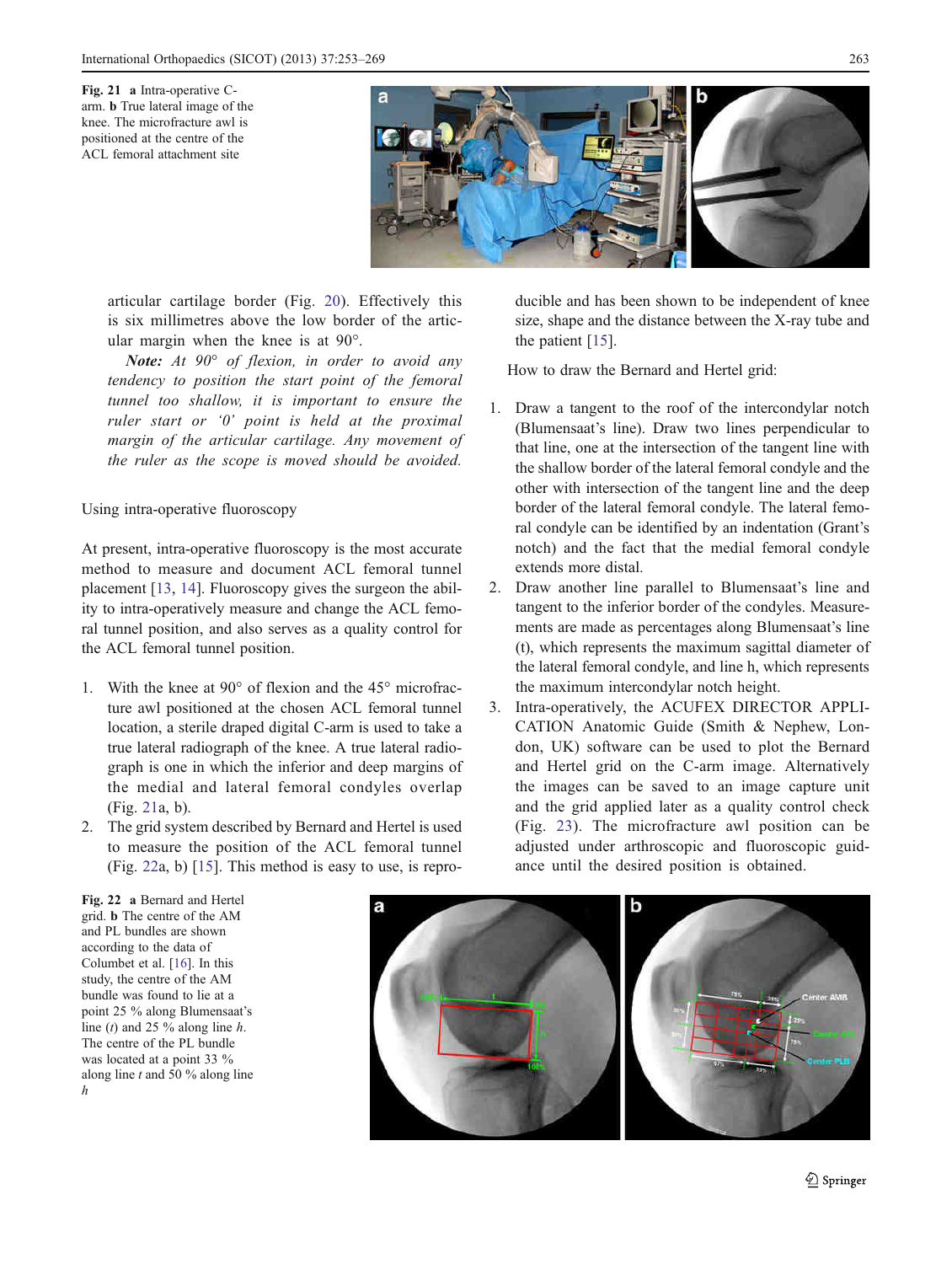<span id="page-11-0"></span>

Fig. 23 The ACUFEX DIRECTOR APPLICATION Anatomic Guide software was used to plot the location of the AM and PL bundles (white circles) based on the data of Columbet et al. [\[16\]](#page-16-13). The software also allows other coordinates for the centre of the AM and PM bundles to be selected. In this example, the tip of the microfracture awl is positioned halfway between the centre of the AM and PL bundles (white circles). This location would position the ACL femoral tunnel in the centre of the ACL femoral attachment site

Using any or all of the above guidelines eliminates the need to use an offset ACL femoral aimer and referencing off the "over-the-top" position (which is different to the start point of the ruler measurement) to determine the femoral tunnel placement. Offset ACL aimers can constrain the location of the femoral guide pin and can lead to nonanatomical placement of the ACL femoral tunnel. The above guidelines allow the surgeon to select and verify the location of the ACL femoral tunnel position using established anatomical and radiographic landmarks.

## Drilling the femoral tunnel

1. After selecting and confirming the desired location for the ACL femoral tunnel, use a 45° microfracture awl to mark the location along the lateral wall of the notch.

2. Insert a 0° mm offset guide through the AAM portal and place it at the desired location for the ACL femoral tunnel. Slowly flex the knee to 120° or higher. Increasing the degree of knee flexion increases the ACL femoral tunnel length.

Note: Hyperflexion of the knee results in a loss of joint distension due to external compression of the knee joint capsule by the soft tissues of the thigh. This can result in bleeding and a loss of joint visualisation due to encroachment of the fat pad into the notch. To maintain adequate joint distension and visualisation, it is necessary to increase the fluid pressure up to 120 mmHg while working in the notch with the knee in hyperflexion. Decrease the pump pressure to the normal setting after the ACL femoral tunnel has been drilled and the knee is extended back to 70–90° of flexion. If the fat pad still obscures visualisation, limited resection of the fat pad should be performed using a motorised shaver blade inserted through the AAM.

- 3. Insert a 2.7 mm drill tip graduated guide pin through the 0 mm offset aimer and use a small mallet to tap the drill tip part of the guide pin into the pilot hole created by the microfracture awl (Fig. [24](#page-11-0)).
- 4. Keeping the tip of the 2.7 mm drill tip guide pin in the pilot hole, slowly angle the handle of the 0° mm offset aimer laterally and tap the guide pin into the lateral wall of the notch until the drill tip part of the guide pin is fully buried into the bone. This manoeuvre increases the obliquity of the guide pin relative to the lateral wall of the notch, resulting in a longer femoral tunnel length and a more elliptically shaped tunnel aperture (Fig. [24](#page-11-0)) [[7\]](#page-16-4). An elliptically shaped tunnel covers more of the ACL femoral attachment site and more closely reproduces the anatomy of the native ACL attachment site versus a circular-shaped femoral tunnel [\[7](#page-16-4)].
- 5. Slowly drill the 2.7 mm drill tip graduated guide pin through the lateral femoral condyle until the resistance of the lateral femoral cortex is encountered.



Fig. 24 AM portal view in hyperflexion. a The femoral drill tip passing pin is oriented perpendicular to the lateral wall of the notch. This guide pin orientation will result in a short femoral tunnel length and a more circular shape of the ACL femoral tunnel aperture. b The 0° offset aimer has been angled laterally which results in the femoral

guide pin being oriented more obliquely to the lateral wall of the notch. A more oblique orientation of the guide pin will increase the length of the ACL femoral tunnel and produce a more elliptically shaped femoral tunnel aperture [\[7\]](#page-16-4)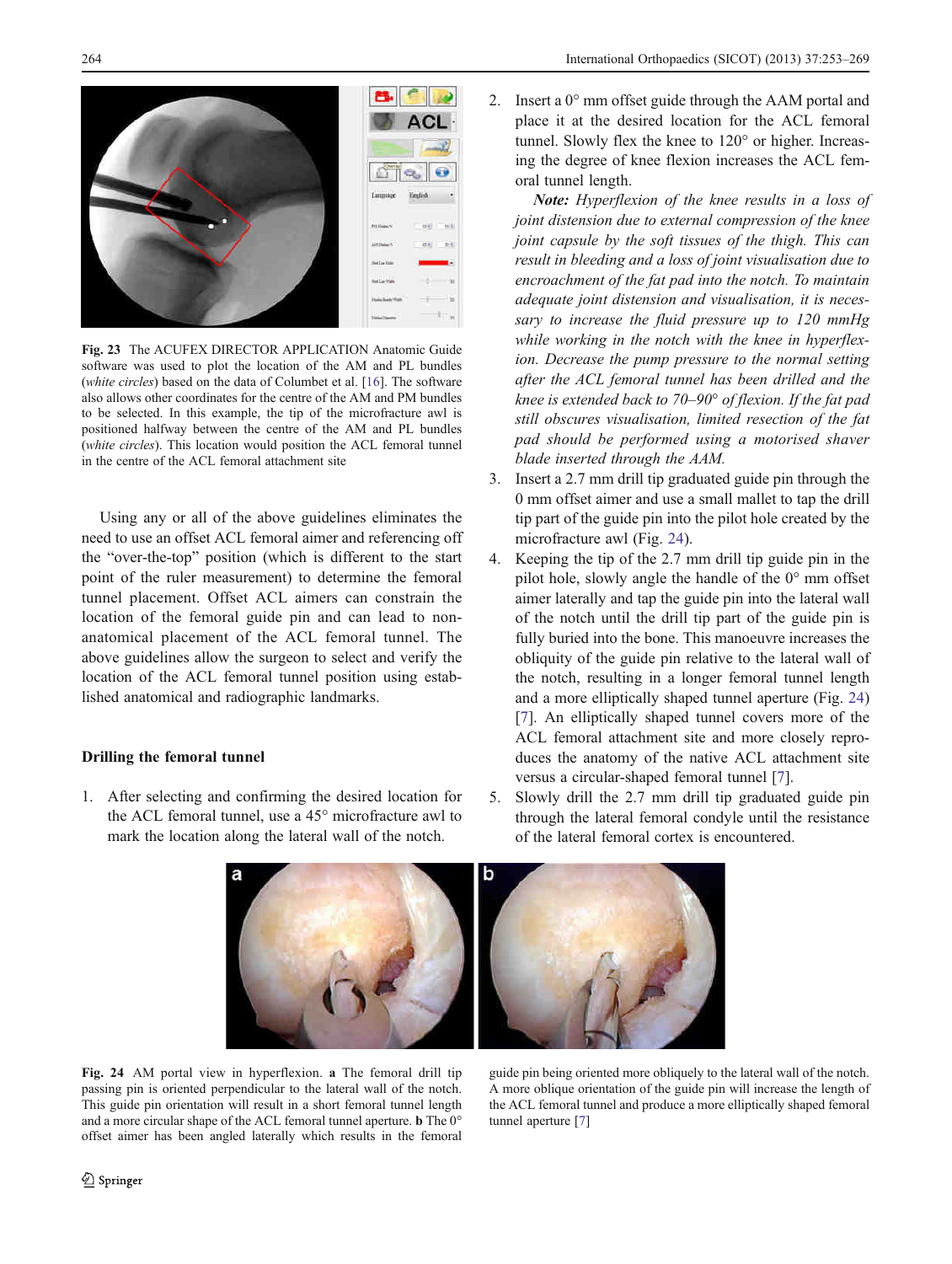<span id="page-12-0"></span>Fig. 25 a AM portal view in hyperflexion. The endoscopic drill bit is inserted into the intercondylar notch through the AAM portal and is seen to lie at the centre of the ACL femoral attachment site. b AM portal view at 90°. The elliptically shaped aperture of the ACL femoral tunnel is centred in the ACL femoral footprint



6. Note the depth mark on the graduated drill tip passing pin at the point of maximum resistance. This distance will provide a good estimate of the ACL femoral tunnel length. If the resulting ACL femoral tunnel length is significantly less than desired, it is possible to increase the femoral tunnel length by reversing the guide pin back to the entry point, angling the offset aimer more laterally and increasing the knee flexion angle. These manoeuvres can often redirect the drill tip guide pin more proximally up the femoral shaft, producing a longer femoral tunnel length.

Note: Do not use power to initially insert the femoral guide pin into the bone. The guide pin will skive off the pilot hole if power is initially used. Guide pin breakage can also occur if an attempt is made to simultaneously angle and drill the femoral guide pin into the bone under power. To prevent guide pin breakage, ensure that the drill tip portion of the guide pin is fully inserted into the bone before using power to drill the pin through the bone.

7. Drill the ACL femoral socket using an endoscopic drill bit that corresponds to the diameter of the ACL graft (Fig. [25](#page-12-0)a, b).

Note: If an ENDOBUTTON CL implant is used as the ACL femoral fixation device, use a 4.5 mm

ENDOBUTTON drill bit to drill a tunnel through the lateral femoral cortex. Measure the length of the femoral tunnel by noting the mark on the ENDO-BUTTON drill bit at the time of cortical breakthrough. The ACL femoral tunnel length can also be measured by slowly withdrawing the ENDOBUT-TON drill bit until the fluted part of the drill bit is felt to engage the lateral femoral cortex. The distance at the femoral tunnel entrance is noted and 10 mm (the length of the fluted part of the 4.5 mm ENDOBUTTON drill bit) is subtracted to obtain the ACL femoral tunnel length.

Note: Knowing the length of the ACL femoral tunnel allows the femoral socket to be drilled all the way to the femoral cortex. Drilling the femoral socket close to the lateral femoral cortex will allow room for the ENDO-BUTTON fixation device to flip in all situations, eliminating the need to calculate how deep to drill the femoral socket.

Damage to the medial femoral condyle which can be caused by an endoscopic reamer introduced through the AAM portal can be avoiding by using the "passing pin manoeuvre" described by Siebold et al. [[17\]](#page-16-14). Due to their smaller diameter, this technique is rarely necessary in the case of hamstring tendon ACL grafts. Iatrogenic damage to the cartilage of the medial femoral condyle is



Fig. 26 Chronic ACL-deficient knee with osteophytes along the lateral wall of the intercondylar notch. After drilling the ACL femoral tunnel, a curved compound gouge is used to excise the osteophytes along the lateral wall and widen the width of the intercondylar notch



Fig. 27 The tip of the ACL tip aimer is positioned slightly anterior to the posterior margin of the anterior horn of the lateral meniscus and slightly medial to the midline of the tibial footprint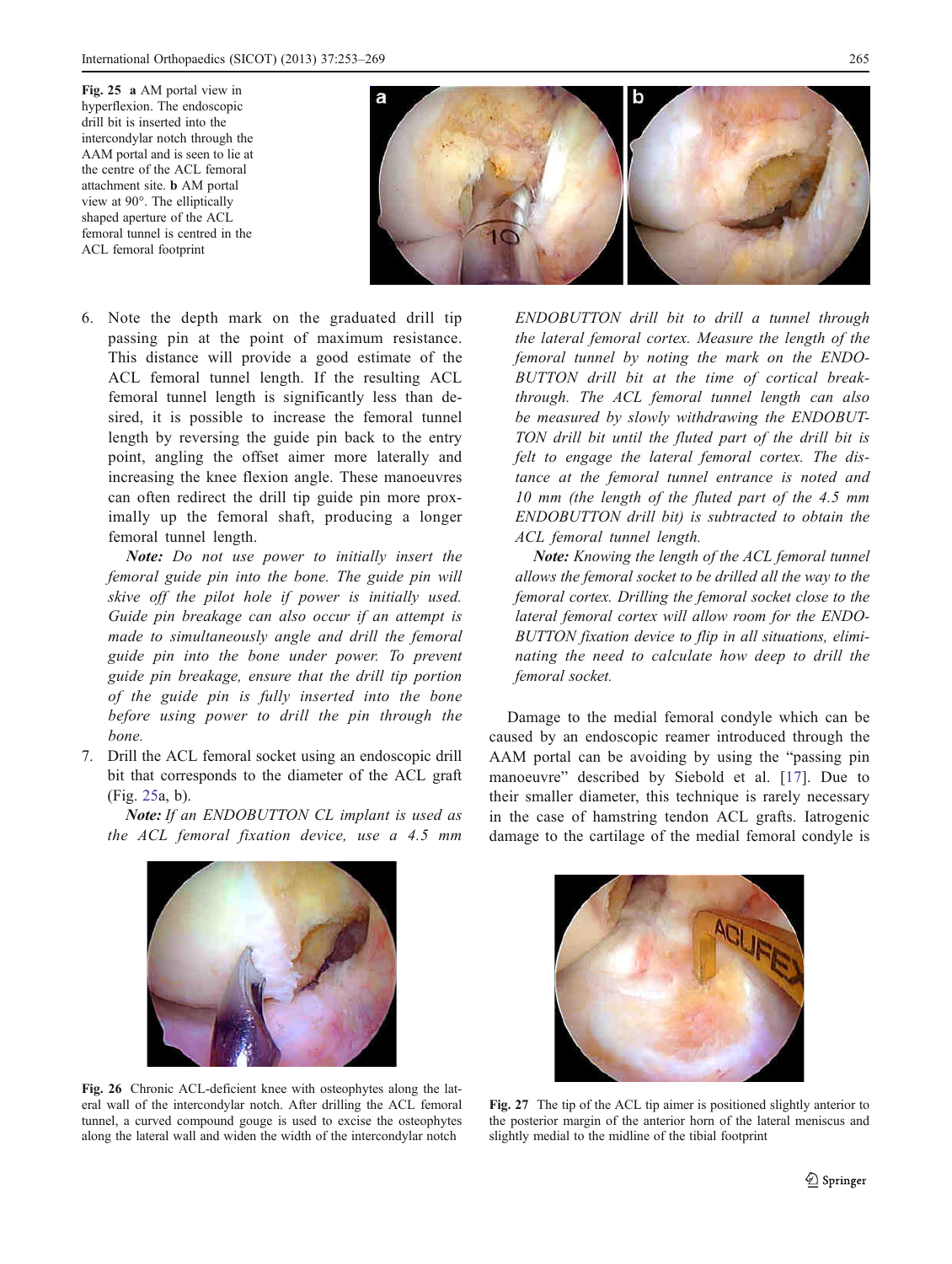<span id="page-13-0"></span>

Fig. 28 The tibial guide pin is positioned slightly anterior to the posterior margin of the anterior horn of the lateral meniscus and slightly medial to the midline of the insertion site

more likely to occur in the situation where a ten millimetre drill bit is used to drill the femoral socket for a bone-patellar tendon-bone or bone-quadriceps tendon graft. In this manoeuvre, the femoral guide pin is drilled out through the lateral soft tissues in the usual fashion. To avoid damage to the articular cartilage from the endoscopic reamer, the drill tip end of the femoral guide pin is reversed until the tip of the guide pin is visible in the intercondylar notch.

The guide pin is then angled away from the medial femoral condyle and the cannulated endoscopic reamer inserted over the guide pin into the notch. Once the endoscopic reamer has safely bypassed the medial femoral condyle, the tip of the guide pin is reinserted into its original hole in the lateral wall of the notch. Having safely bypassed the medial femoral condyle, the femoral socket can be drilled in the conventional fashion. To withdraw the endoscopic reamer, the passing pin is withdrawn from the femoral tunnel, and the reamer manoeuvred into the notch away from the medial femoral condyle and the reamer safely removed from the joint.

If a three-portal technique has been used, fluid flow and visualisation in the notch with the knee in hyperflexion can be facilitated by introducing a motorised shaver blade through the AL portal. The suction on the shaver can be used to maintain fluid flow and to suction bone debris created during the drilling of the ACL femoral tunnel, thus maintaining a clear visual field. The shaver can also be used

to resect any portions of the fat pad restricting passage of the endoscopic reamer or obstructing visualisation in the notch.

- 8. Load a #2 or #5 polyester suture into the slotted end of the 2.7 mm drill tip passing pin and pass the free ends of the suture out through the lateral soft tissues, leaving the looped end of the suture in the ACL femoral tunnel.
- 9. Chamfer the edges of the ACL femoral tunnel with an ACL chamfer rasp to minimise abrasion of the ACL graft.
- 10. In chronic cases with notch osteophytes or in patients with small width notches, a limited wallplasty at the shallow border of the notch is performed using a small curved compound gouge (Fig. [26](#page-12-0)). If required, the wallplasty should be performed after the ACL femoral tunnel has been drilled to avoid lateralising the position of the ACL femoral tunnel. Use a motorised shaver blade to contour and flatten the wall of the notch.

#### Drilling the tibial tunnel

The tibial tunnel is performed with the knee at 70–90° of flexion. While viewing through the AM or AL portal, insert an ACL tibial guide set at a 55° angle with a tip aimer through the AM or AAM portal into the knee joint. Position the tip of the aimer 2–3 mm anterior to the posterior margin of the anterior horn of the lateral meniscus and slightly medial to midline of the ACL tibial attachment site (Fig. [27](#page-12-0)).

- 1. Mark the ACL tibial aimer bullet with a surgical marker at the desired tibial tunnel length.
- 2. Position the bullet medial to the crest of the tibia, in the middle of the skin incision used to harvest the ACL graft. Raise or lower the handle of the tibial guide aimer until the mark on the bullet is located at the end of the aimer handle when the bullet is flush with the anterior cortex of the tibia. These steps allow a tibial tunnel of a known length to be drilled, thus allowing the issue of graft-tunnel length mismatch to be addressed.

Fig. 29 The C-arm is used to take a lateral radiograph of the knee in full hyperextension

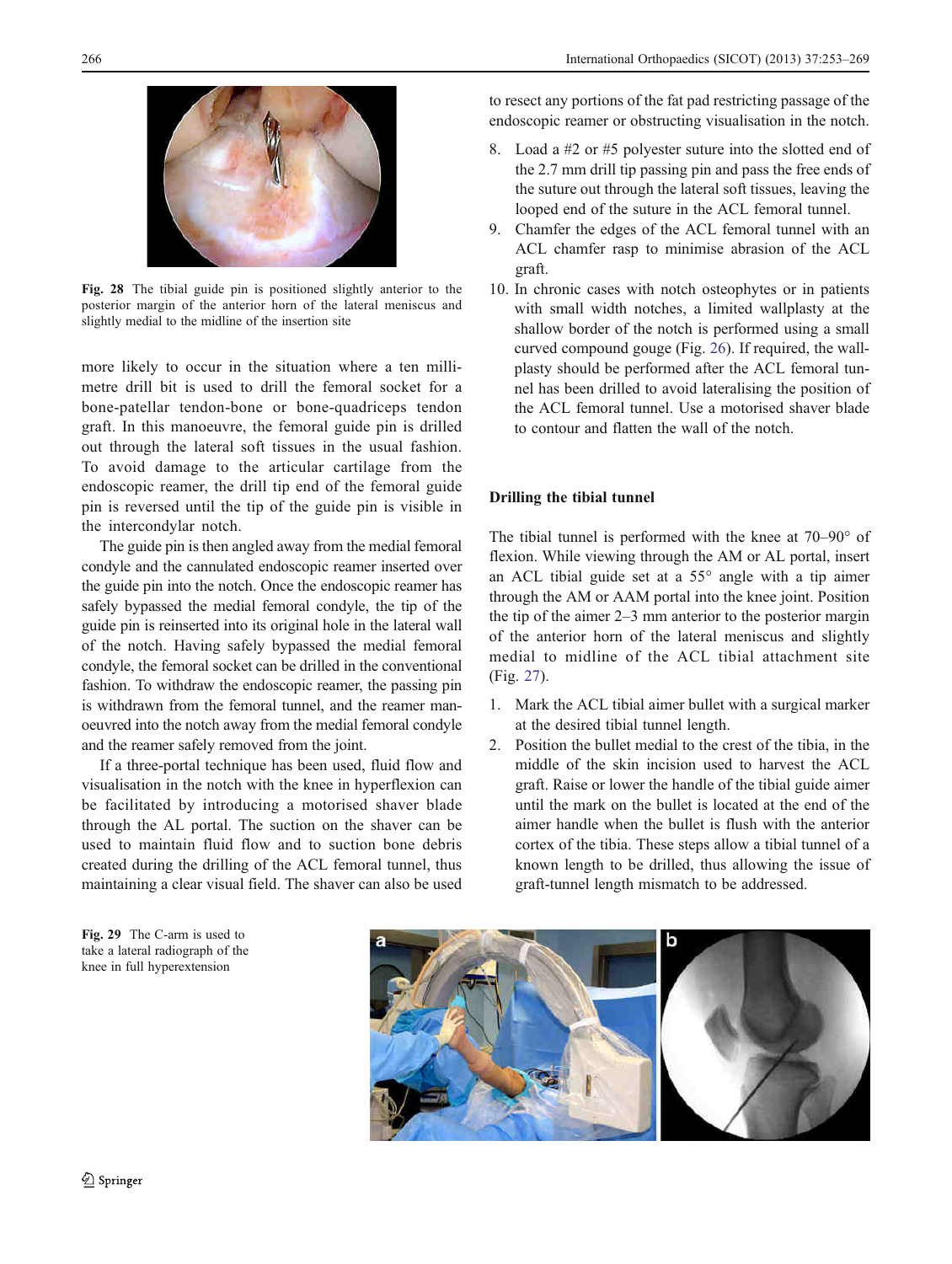<span id="page-14-0"></span>3. Drill a 2.4 mm drill tip guide pin into the tibia until the resistance of the aimer tip is encountered.

Note: Avoid drilling the tibial guide pin completely into the knee joint as this will result in the guide pin hitting the tip of the tibial aimer and deflecting away from its intended target. Instead, remove the tibial aimer from the joint and use a small mallet to tap the 2.4 mm drill tip guide pin until it is visible in the joint.

In general, the tip of the tibial passing pin should lie one to two millimetres anterior to the posterior margin of the anterior horn of the lateral meniscus and slightly medial to the midline of the ACL tibial attachment site (Fig. [28](#page-13-0)). The most common error made when converting from the transtibial tunnel technique to the AM portal technique is to position the tibial guide pin in the posterior half of the ACL tibial attachment site.

Note: Placement of the tibial guide pin posterior to the posterior margin of the anterior horn of the lateral meniscus will result in a non-anatomical tibial tunnel positioned in the region of the PL bundle. Positioning the tibial guide pin too far laterally in the ACL tibial attachment site can result in impingement of the ACL graft against the lateral wall of the notch.

Due to the large degree of variability of the intercondylar notch roof angle and the amount of knee hyperextension from patient to patient, it is extremely helpful to use



Fig. 30 Amis-Jakob line [\[18\]](#page-16-15). The medial joint line is marked by the dotted white line. The Amis-Jakob line (red line) passes through the posterior corner of the widest part of the medial tibial plateau (square posterior border) parallel to the medial joint line. The anterior tibial cortex represents 0 % and the posterior tibial cortex 100 % of the sagittal width of the tibia. The tibial guide pin position is calculated by dropping an orthogonal line (green line) from the point where the tibial guide pin crosses the medial joint line onto the Amis-Jakob line. The distance from the anterior tibial cortex  $(0, 0)$  to the orthogonal projection onto the Amis-Jakob line (blue line with arrowheads) is represented as a percentage of the total length of the Amis-Jakob line. The tibial guide pin in this case is located at 44 % along the Amis-Jakob line, which places the guide pin in the centre of the ACL tibial attachment site



Fig. 31 The tibial tunnel is elliptically shaped and in this case almost completely restores the cross-sectional area of the ACL tibial attachment site

fluoroscopy to confirm correct anterior-posterior placement of the ACL tibial guide pin.

4. Place the knee in maximum extension and obtain a true lateral radiographic view of the knee (Fig. [29\)](#page-13-0).

Note: For soft tissue grafts, which will be centred along the line of the guide pin, the tibial guide pin should lie approximately 4–5 mm posterior to Blumensaat's line. For bone-patellar tendon-bone grafts the tibial guide pin placement can be approximately 2– 3 mm posterior to Blumensaat's line since the patellar tendon graft fibres are offset from the bone block and will come to lie posterior to the line of the guide pin.

#### Measuring the ACL tibial guide pin position

The ACUFEX DIRECTOR APPLICATION Anatomic Guide software can be used to accurately analyse and measure the position of the ACL tibial guide pin in the sagittal plane.

1. Measure the tibial guide pin position using the method of Amis and Jakob (Fig. [30\)](#page-14-0) [[18\]](#page-16-15). The goal is to place the tibial guide pin in the centre of the ACL tibial



Fig. 32 Passing femoral bone block. An arthroscopic probe can be used to assist with rotation of the femoral bone block into the ACL femoral tunnel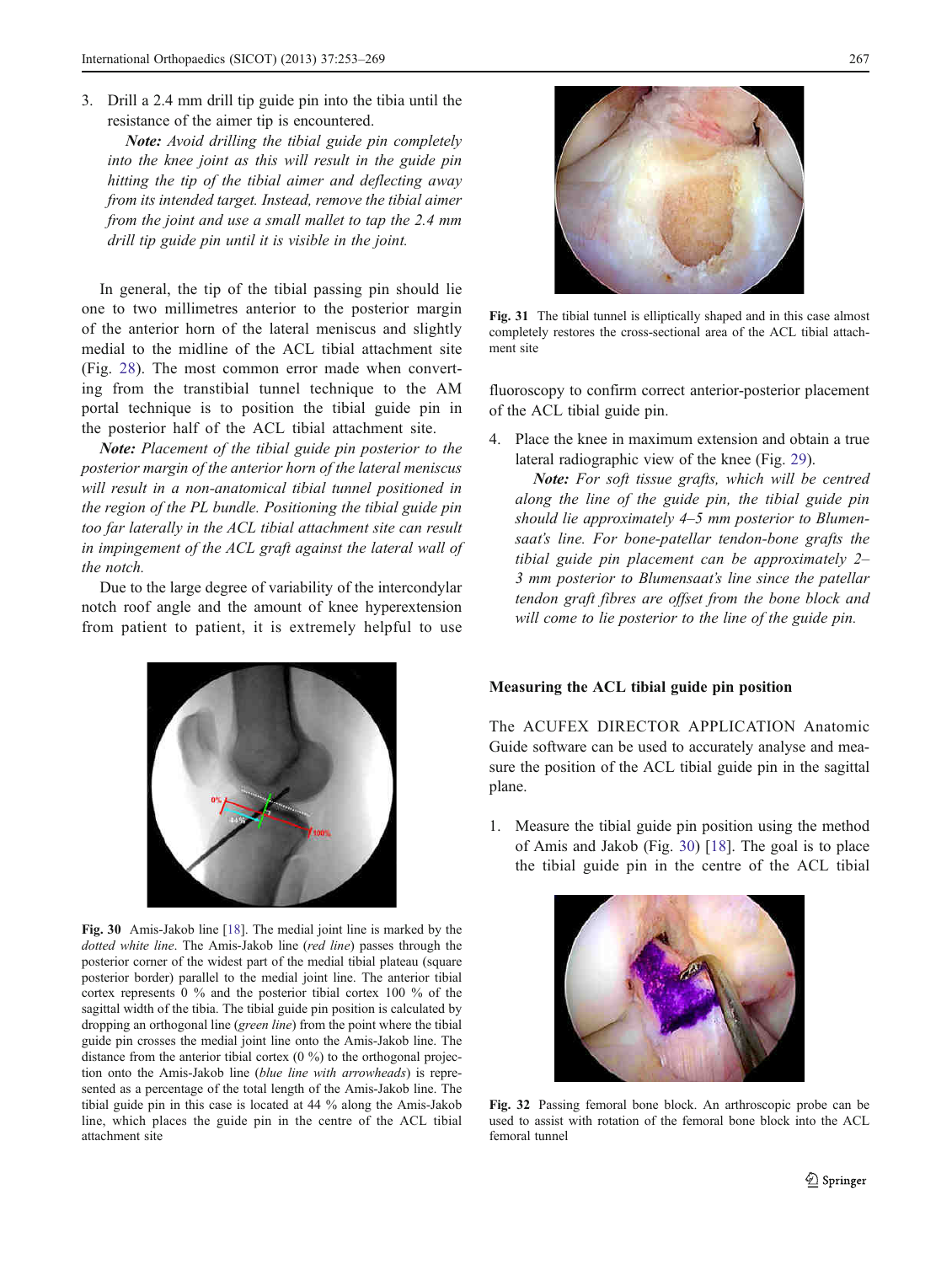<span id="page-15-0"></span>Table 1 Correct angle of knee flexion for tensioning of the ACL graft for different femoral tunnel positions

| Femoral tunnel position                    | Tension the ACL graft at |
|--------------------------------------------|--------------------------|
| Near the centre of the AM attachment site  | $45^{\circ}$             |
| Near the centre of the ACL attachment site | $20^{\circ}$             |
| Near the centre of the PL bundle           | $^{\circ}$               |

insertion site, which has been shown to lie at 41–44 % along the Amis-Jakob line [\[19](#page-16-16)].

- 2. With proper placement of the tibial guide pin confirmed, use a fully fluted cannulated drill bit sized equal to the measured diameter of the ACL graft to drill the tibial tunnel (Fig. [31\)](#page-14-0).
- 3. Small adjustments in the final position of the ACL tibial tunnel can be made by first using a 5 mm drill bit to drill the initial tibial tunnel. Adjustments to the final tibial tunnel position can be made by maintaining and repositioning the tibial guide pin eccentrically in the tibial tunnel using a small clamp. The tibial guide pin can be moved in the desired direction and the tibial tunnel drilled sequentially by one millimetre increments up to the desired size of the tunnel using an endoscopic drill bit.
- 4. In the situation where the tibial guide pin is malpositioned more than three to four millimetres, the tibial guide pin can be exchanged leaving the original malpositioned guide pin in place, repositioning the tip of the ACL tibial aimer at the desired intra-articular location and changing the external starting point of the aimer on the tibia. Leaving the original guide pin in place prevents the new guide pin from tracking up the path of the original guide pin.

## Graft insertion into the tibial and femoral tunnels

1. Use an arthroscopic probe or grasper to retrieve the suture loop that was left in the ACL femoral tunnel and pull the suture out of the knee joint through the tibial tunnel. Pass the passing sutures for the ACL graft

Fig. 33 a Six-strand (9.5 mm) hamstring ACL graft, b 10 mm bone-patellar tendon-bone ACL graft

through the suture loop and pass them out of the lateral thigh. The ACL graft is passed into the knee joint using the graft passing sutures.

2. When a femoral bone-patellar tendon-bone or bonequadriceps tendon ACL graft is used for the ACL reconstruction, the length of the femoral bone block should not exceed 20–22 mm in length, as longer bone blocks may present difficulties during graft passage. Unlike the transtibial technique where the ACL femoral and tibial bone tunnels are collinear, drilling the ACL femoral tunnel through a medial portal results in divergence of the two tunnels. As a result, the femoral bone block of the ACL graft must rotate in the notch away from the PCL to enter the ACL femoral tunnel (Fig. [32\)](#page-14-0). If the femoral bone block is longer than 20–22 mm, it may be difficult to get it to rotate in the notch and enter the femoral tunnel. It is often helpful to use an arthroscopic probe as a pulley to redirect the angle of the femoral bone block sutures in the direction of the ACL femoral tunnel.

## ACL graft tensioning and tibial fixation

- 1. The correct angle of flexion for tensioning the ACL graft, based on the location of the ACL femoral tunnel, is shown in Table [1.](#page-15-0)
- 2. For multiple-strand hamstring tendon ACL grafts, use a graft tensioning device applied to opposite ends of the ACL graft limbs and apply 10–15 N of force per strand (40–80 N total).
- 3. For multiple-strand hamstring tendon ACL grafts, cycle the knee from 0 to 90° for a minimum of 30 cycles with an 80 N preload applied to the ACL graft using a graft tensioning device.
- 4. Fix the multiple-strand hamstring tendon ACL graft at the flexion angle shown in Table [1](#page-15-0) with the graft tensioned to 10–15 N per strand (40–80 N).
- 5. Insert the 30° arthroscope into the AL or AM portal and check for wall and roof impingement of the ACL graft (Fig. [33](#page-15-0)).